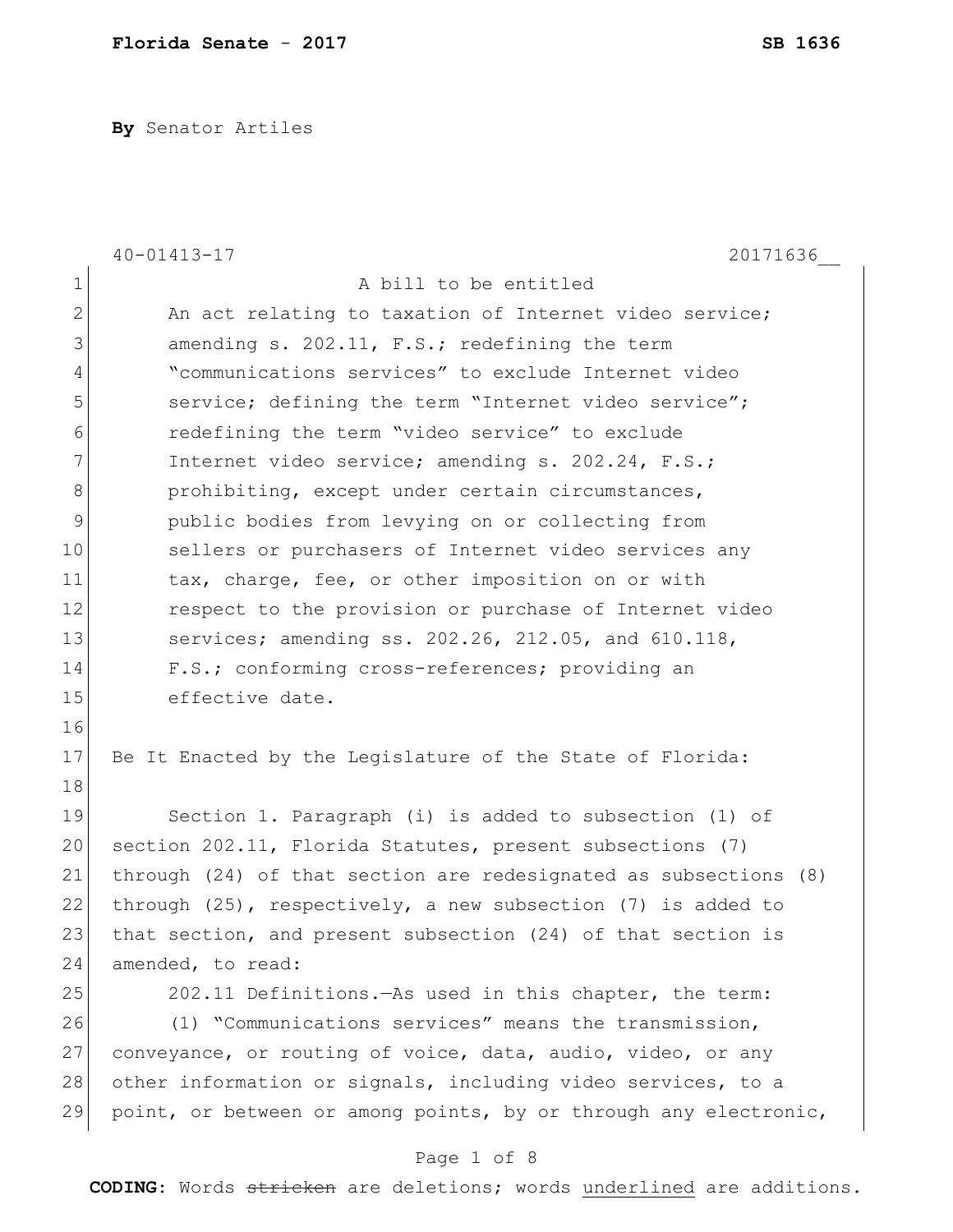40-01413-17 20171636\_\_ radio, satellite, cable, optical, microwave, or other medium or method now in existence or hereafter devised, regardless of the protocol used for such transmission or conveyance. The term includes such transmission, conveyance, or routing in which computer processing applications are used to act on the form, code, or protocol of the content for purposes of transmission, conveyance, or routing without regard to whether such service is referred to as voice-over-Internet-protocol services or is classified by the Federal Communications Commission as enhanced or value-added. The term does not include: 40 (i) Internet video service. (7) "Internet video service" means a subscription video programming service received by the end user customer by means 43 of a wired or wireless Internet connection. 44 (25)<del>(24)</del> "Video service" means the transmission of video, 45 audio, or other programming service to a purchaser, and the purchaser interaction, if any, required for the selection or use 47 of a programming service, regardless of whether the programming is transmitted over facilities owned or operated by the video

 service provider or over facilities owned or operated by another dealer of communications services. The term includes point-to- point and point-to-multipoint distribution services through which programming is transmitted or broadcast by microwave or 53 other equipment directly to the purchaser's premises, but does not include direct-to-home satellite service or Internet video 55 service. The term includes basic, extended, premium, pay-per-view, digital video, two-way cable, and music services.

57 Section 2. Paragraph (a) of subsection (2) of section 58 202.24, Florida Statutes, is amended to read:

#### Page 2 of 8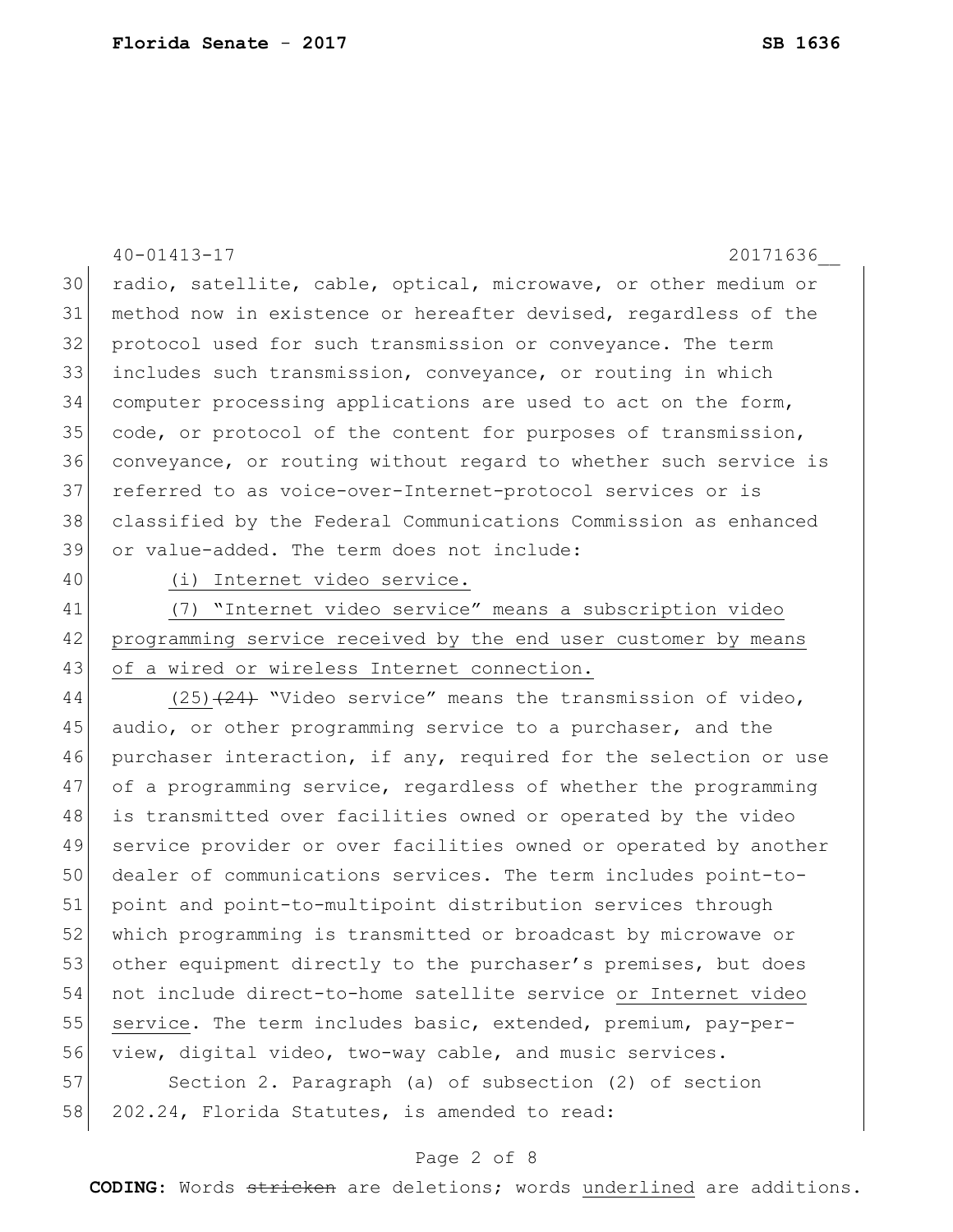| 59<br>60<br>61 | 202.24 Limitations on local taxes and fees imposed on<br>dealers of communications services.-<br>$(2)$ (a) Except as provided in paragraph $(c)$ , each public |
|----------------|----------------------------------------------------------------------------------------------------------------------------------------------------------------|
|                |                                                                                                                                                                |
|                |                                                                                                                                                                |
|                |                                                                                                                                                                |
| 62             | body is prohibited from:                                                                                                                                       |
| 63             | 1. Levying on or collecting from dealers or purchasers of                                                                                                      |
| 64             | communications services any tax, charge, fee, or other                                                                                                         |
| 65             | imposition on or with respect to the provision or purchase of                                                                                                  |
| 66             | communications services.                                                                                                                                       |
| 67             | 2. Requiring any dealer of communications services to enter                                                                                                    |
| 68             | into or extend the term of a franchise or other agreement that                                                                                                 |
| 69             | requires the payment of a tax, charge, fee, or other imposition.                                                                                               |
| 70             | 3. Adopting or enforcing any provision of any ordinance or                                                                                                     |
| 71             | agreement to the extent that such provision obligates a dealer                                                                                                 |
| 72             | of communications services to charge, collect, or pay to the                                                                                                   |
| 73             | public body a tax, charge, fee, or other imposition.                                                                                                           |
| 74             | 4. Levying on or collecting from sellers or purchasers of                                                                                                      |
| 75             | Internet video service any tax, charge, fee, or other imposition                                                                                               |
| 76             | on or with respect to the provision or purchase of Internet                                                                                                    |
| 77             | video service.                                                                                                                                                 |
| 78             |                                                                                                                                                                |
| 79             | Municipalities and counties may not negotiate those terms and                                                                                                  |
| 80             | conditions related to franchise fees or the definition of gross                                                                                                |
| 81             | revenues or other definitions or methodologies related to the                                                                                                  |
| 82             | payment or assessment of franchise fees on providers of video                                                                                                  |
| 83             | services.                                                                                                                                                      |
| 84             | Section 3. Paragraph (j) of subsection (3) of section                                                                                                          |
| 85             | 202.26, Florida Statutes, is amended to read:                                                                                                                  |
| 86             | 202.26 Department powers.-                                                                                                                                     |
| 87             | (3) To administer the tax imposed by this chapter, the                                                                                                         |

# Page 3 of 8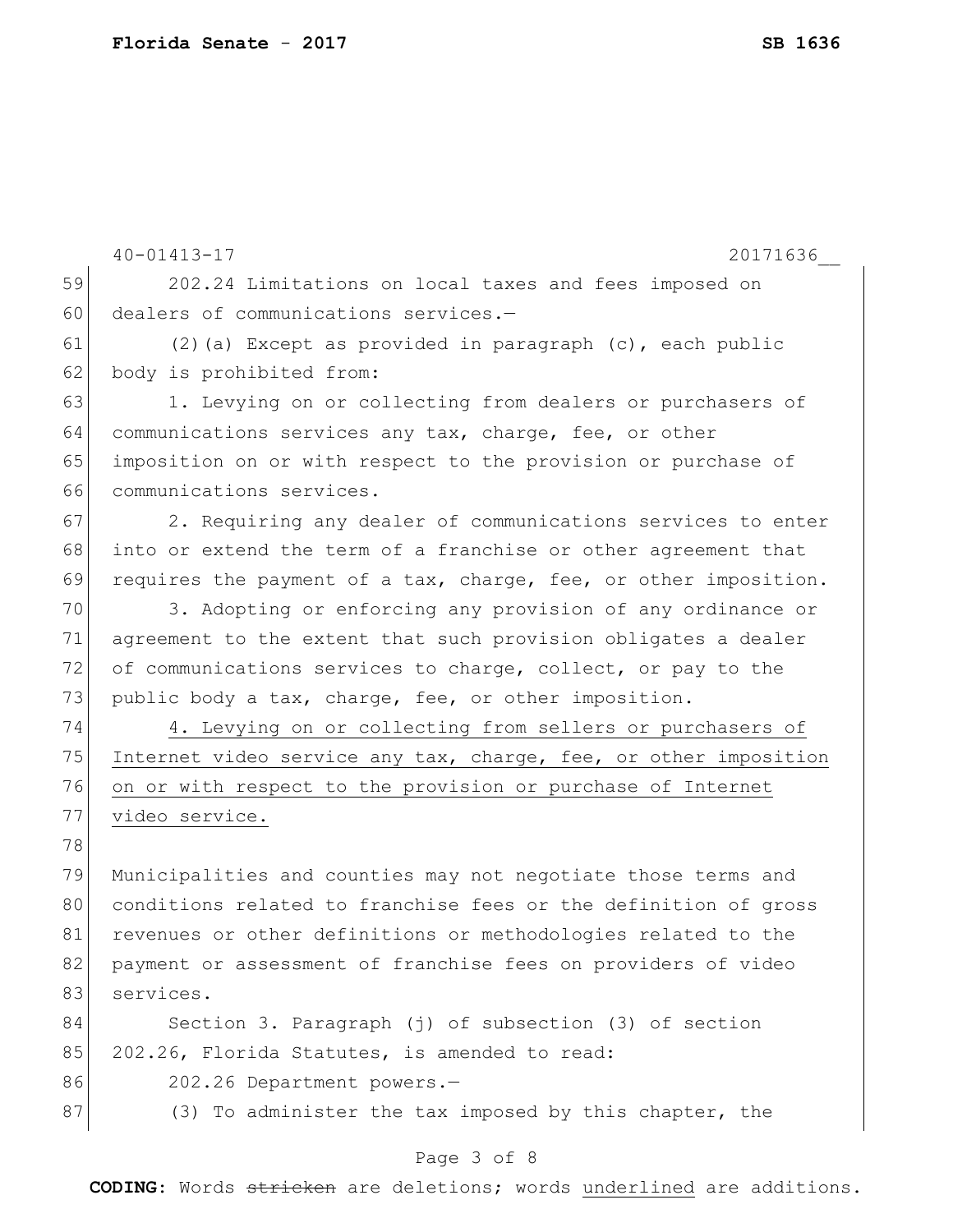40-01413-17 20171636\_\_ 88 department may adopt rules relating to: 89 (j) The types of books and records kept in the regular 90 course of business which must be available during an audit of a 91 dealer's books and records when the dealer has made an 92 allocation or attribution pursuant to the definition of sales 93 prices in s. 202.11(14)(b)8.  $\frac{1}{2}$   $\frac{1}{2}$   $\frac{1}{4}$   $\frac{1}{3}$   $\frac{1}{6}$   $\frac{1}{2}$  and examples of 94 methods for determining the reasonableness thereof. Books and 95 records kept in the regular course of business include, but are 96 not limited to, general ledgers, price lists, cost records, 97 customer billings, billing system reports, tariffs, and other 98 regulatory filings and rules of regulatory authorities. Such 99 records may be required to be made available to the department 100 in an electronic format when so kept by the dealer. The dealer 101 may support the allocation of charges with books and records 102 kept in the regular course of business covering the dealer's 103 entire service area, including territories outside this state. 104 During an audit, the department may reasonably require 105 production of any additional books and records found necessary 106 to assist in its determination.

107 Section 4. Paragraph (e) of subsection (1) of section 108 212.05, Florida Statutes, is amended to read:

109 212.05 Sales, storage, use tax.—It is hereby declared to be 110 the legislative intent that every person is exercising a taxable 111 privilege who engages in the business of selling tangible 112 personal property at retail in this state, including the 113 business of making mail order sales, or who rents or furnishes 114 any of the things or services taxable under this chapter, or who 115 stores for use or consumption in this state any item or article 116 of tangible personal property as defined herein and who leases

## Page 4 of 8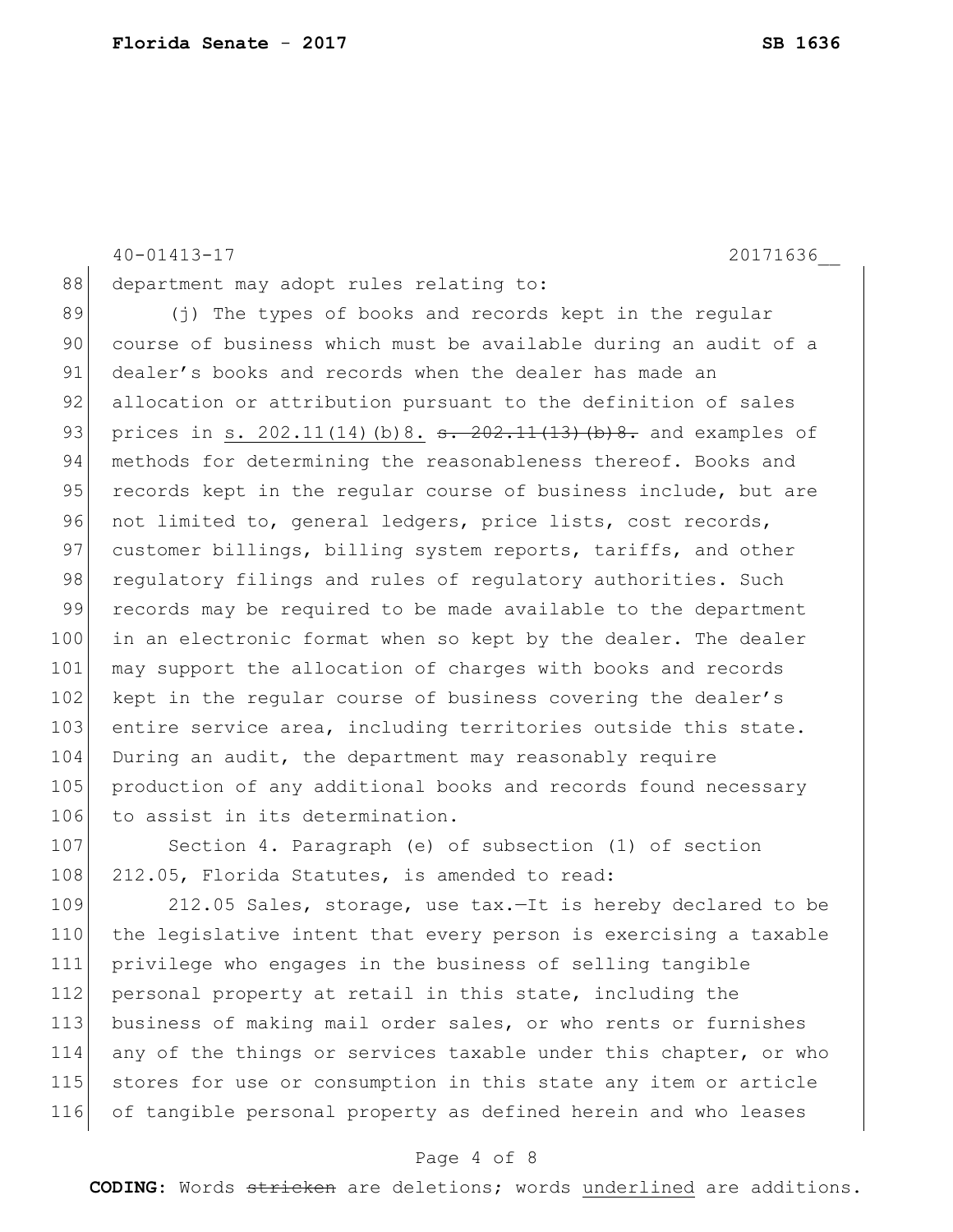40-01413-17 20171636\_\_ 117 or rents such property within the state. 118 (1) For the exercise of such privilege, a tax is levied on 119 each taxable transaction or incident, which tax is due and 120 | payable as follows: 121 (e)1. At the rate of 6 percent on charges for: 122 a. Prepaid calling arrangements. The tax on charges for 123 prepaid calling arrangements shall be collected at the time of 124 sale and remitted by the selling dealer. 125 (I) "Prepaid calling arrangement" has the same meaning as 126 provided in s. 202.11. 127 (II) If the sale or recharge of the prepaid calling 128 arrangement does not take place at the dealer's place of 129 business, it shall be deemed to have taken place at the 130 customer's shipping address or, if no item is shipped, at the 131 customer's address or the location associated with the 132 customer's mobile telephone number. 133 (III) The sale or recharge of a prepaid calling arrangement 134 shall be treated as a sale of tangible personal property for 135 purposes of this chapter, regardless of whether a tangible item 136 evidencing such arrangement is furnished to the purchaser, and 137 such sale within this state subjects the selling dealer to the 138 jurisdiction of this state for purposes of this subsection. 139 (IV) No additional tax under this chapter or chapter 202 is 140 due or payable if a purchaser of a prepaid calling arrangement 141 who has paid tax under this chapter on the sale or recharge of 142 such arrangement applies one or more units of the prepaid 143 calling arrangement to obtain communications services as 144 described in s. 202.11(10)(b)3. <del>s. 202.11(9)(b)3.</del>, other 145 services that are not communications services, or products.

## Page 5 of 8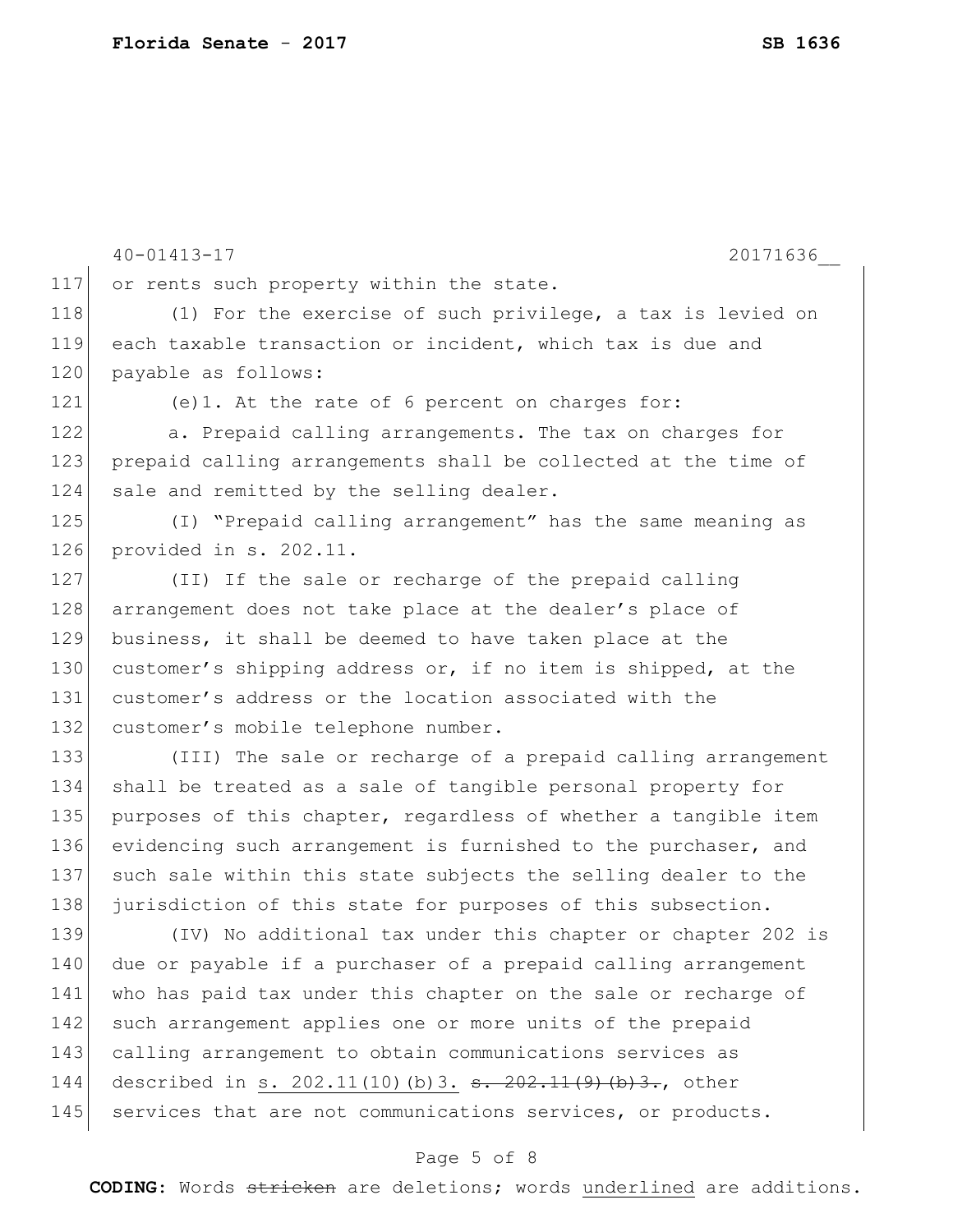```
40-01413-17 20171636__
146 b. The installation of telecommunication and telegraphic
147 equipment.
148 c. Electrical power or energy, except that the tax rate for
149 charges for electrical power or energy is 4.35 percent. Charges 
150 for electrical power and energy do not include taxes imposed
151 under ss. 166.231 and 203.01(1)(a)3.
152 2. Section 212.17(3), regarding credit for tax paid on
153 charges subsequently found to be worthless, is equally
154 applicable to any tax paid under this section on charges for 
155 prepaid calling arrangements, telecommunication or telegraph 
156 services, or electric power subsequently found to be
157 uncollectible. As used in this paragraph, the term "charges"
158 does not include any excise or similar tax levied by the Federal 
159 Government, a political subdivision of this state, or a
160 municipality upon the purchase, sale, or recharge of prepaid
161 calling arrangements or upon the purchase or sale of
162 telecommunication, television system program, or telegraph
163 service or electric power, which tax is collected by the seller
164 from the purchaser.
165 Section 5. Paragraph (a) of subsection (1) of section
166 610.118, Florida Statutes, is amended to read:
167 610.118 Impairment; court-ordered operations.
168 (1) If an incumbent cable or video service provider is
```
 required to operate under its existing franchise and is legally 170 prevented by a lawfully issued order of a court of competent jurisdiction from exercising its right to terminate its existing 172 franchise pursuant to the terms of s. 610.105, any certificateholder providing cable service or video service in whole or in part within the service area that is the subject of

### Page 6 of 8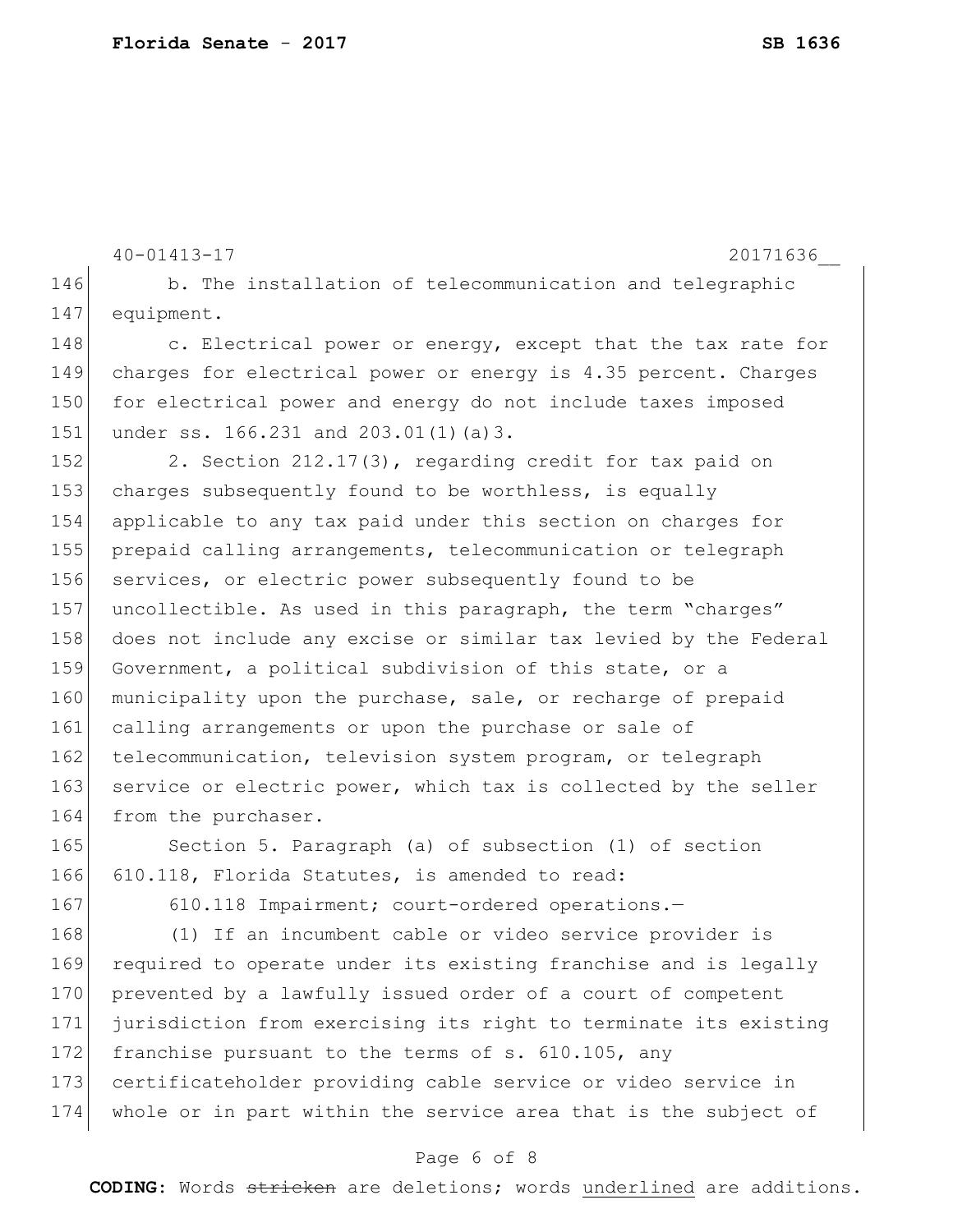40-01413-17 20171636\_\_ 175 the incumbent cable or video service provider's franchise shall, 176 for as long as the court order remains in effect, comply with 177 the following franchise terms and conditions as applicable to 178 the incumbent cable or video service provider in the service 179 area: 180 (a) The certificateholder shall pay to the municipality or 181 county: 182 1. Any prospective lump-sum or recurring per-subscriber 183 funding obligations to support public, educational, and 184 governmental access channels or other prospective franchise-185 required monetary grants related to public, educational, or 186 governmental access facilities equipment and capital costs. 187 Prospective lump-sum payments shall be made on an equivalent 188 per-subscriber basis calculated as follows: the amount of the 189 prospective funding obligations divided by the number of 190 subscribers being served by the incumbent cable service provider 191 at the time of payment, divided by the number of months 192 remaining in the incumbent cable or video service provider's 193 franchise equals the monthly per subscriber amount to be paid by 194 the certificateholder until the expiration or termination of the 195 incumbent cable or video service provider's franchise; and 196 2. If the incumbent cable or video service provider is 197 required to make payments for the funding of an institutional 198 network, the certificateholder shall pay an amount equal to the 199 incumbent's funding obligations but not to exceed 1 percent of 200 the sales price, as defined in s. 202.11  $\frac{1}{3}$ ,  $\frac{202.11(13)}{13}$ , for the 201 taxable monthly retail sales of cable or video programming 202 services the certificateholder received from subscribers in the 203 affected municipality or county. All definitions and exemptions

#### Page 7 of 8